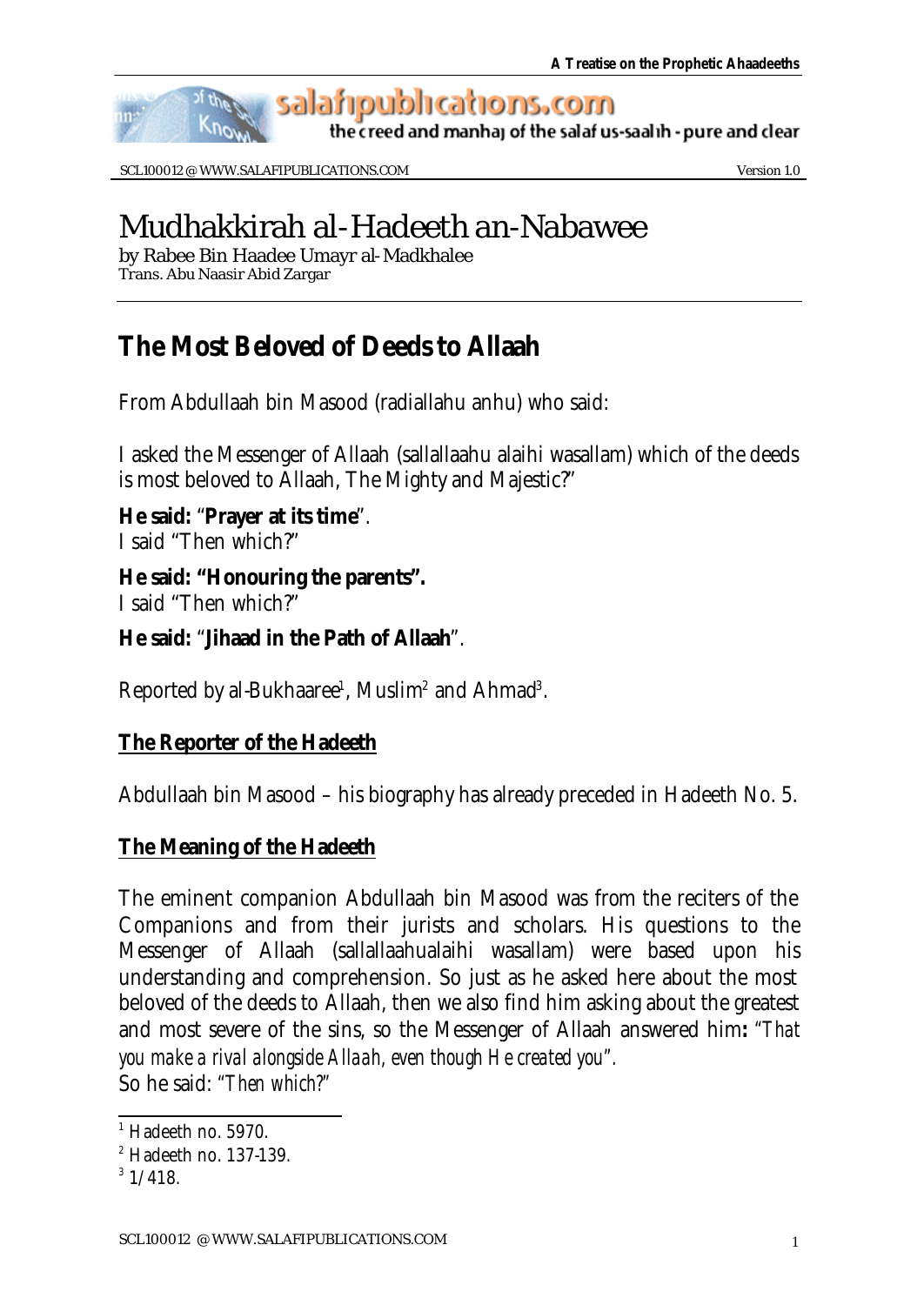So he said: *"That you kill your child fearing that he should eat with you (i.e. share your food)".* So he said: *"Then which?"* So the Messenger of Allaah said: *"That you commit adultery with your neighbour's wife".*

So just as he was eager to know the most beloved of the deeds to Allaah, he was similarly keen to know the most hated of the deeds to Him.

This hadeeth contains an explanation of the three matters which are the most beloved of the deeds to Allaah:

**The First: Prayer at its time**. It is the second pillar from the pillars of Islaam and the first form of worship to be legislated. The Messenger of Allaah (sallallaahualaihi wasallam) did not receive it like the rest of the forms of worship via Jibreel, rather Allaah took His slave Muhammad (sallallaahu alaihi wasallam) for a journey from al-Masjid al-Haraam to Masjid al-Aqsa and then raised him to the Heaven. There, above the highest Heaven his Lord entrusted him, honoured him and spoke to him with its obligation directly. So this is a proof of its excellence.

So when the slave prays, he confides in his Lord and the best time for the prayer by which the slave draws closer to Allaah is the earliest of its times, just as the Messenger of Allaah (sallallaahualaihi wasallam) used to fulfill it during the earliest of its times and he indicated that in his speech, as occurs in this hadeeth.

**The Second: Honouring the parents**. The right of the parents is great and Allaah connected it to His tawheed in many different verses. He, the Most High, said:

**"Worship Allaah and join none with Him (in worship); and do good to parents."** [an-Nisaa:36]

He, the Most High, said:

**"Say: O Muhammad: "Come, I will recite what your Lord has prohibited you from: Join not anything in worship with Him; be good and dutiful to your parents...**" [al-An'aam:151]

He, the Most High, said: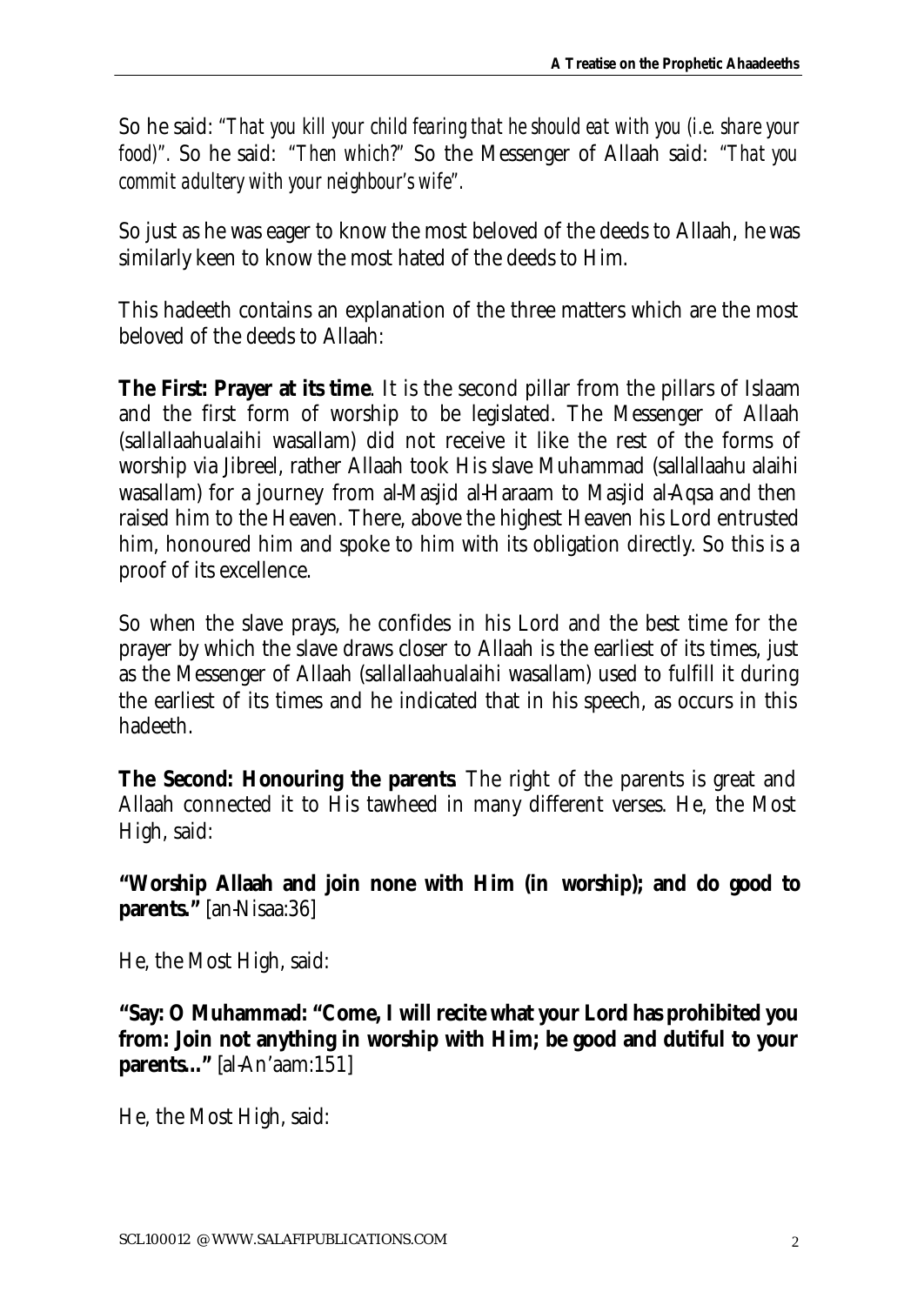**"And you Lord has decreed that you should worship none but Him. And that you be dutiful to your parents."** [al-Israa':23]

In the purified Sunnah many ahadeeth prove the excellence of the rights of the parents, from them the above hadeeth, and also:

*"Shall I not inform you of the greatest of the major sins." They said "Of course, O Messenger of Allaah." He said: "Shirk with Allaah and disobedience of the parents."* <sup>4</sup>

And from them:

*"Allaah curses the one who curses his parents".*<sup>5</sup>

And from them, when the Prophet (sallallaahualaihi wasallam) was asked:

*"Who is the most deserving from the people of my kindness?" He said "Your mother." He said: "Then who?" He said "Your mother." He said: "Then who?" He said "Your mother." He said: "Then who?" He said "Your father."*

So it is obligatory upon the Muslim to establish this great right even if they are disbelievers since their right from the child does not become nullified.

**"But if they (both) strive with you to make you join in worship with Me others that of which you have no knowledge, then obey them not; but behave with them in the world kindly, and follow the path of him who turns to Me in repentance and in obedience."** [Luqmaan:15]

**The Third: Jihaad in the path of Allaah**. Jihaad is the peak of the mountain of Islaam and by it the Word of Allaah becomes uppermost. By it Allaah makes Islaam manifest over the other religions, as was achieved by the jihaad of the Messenger of Allaah (sallallaahualaihi wasallam) and his noble Companions after him. They sold their souls and wealth in the path of Allaah and strove for the sake of Allaah with a true jihaad. So Allaah elevated Islaam due to them and manifested it over all the other religions by their hands, and He elevated

l 4 al-Bukhaari no.5976 and Muslim no.143.

 $5$  Muslim no.43-45, an-Ni'saaee  $7/205$  and Ahmad  $1/108,118$ .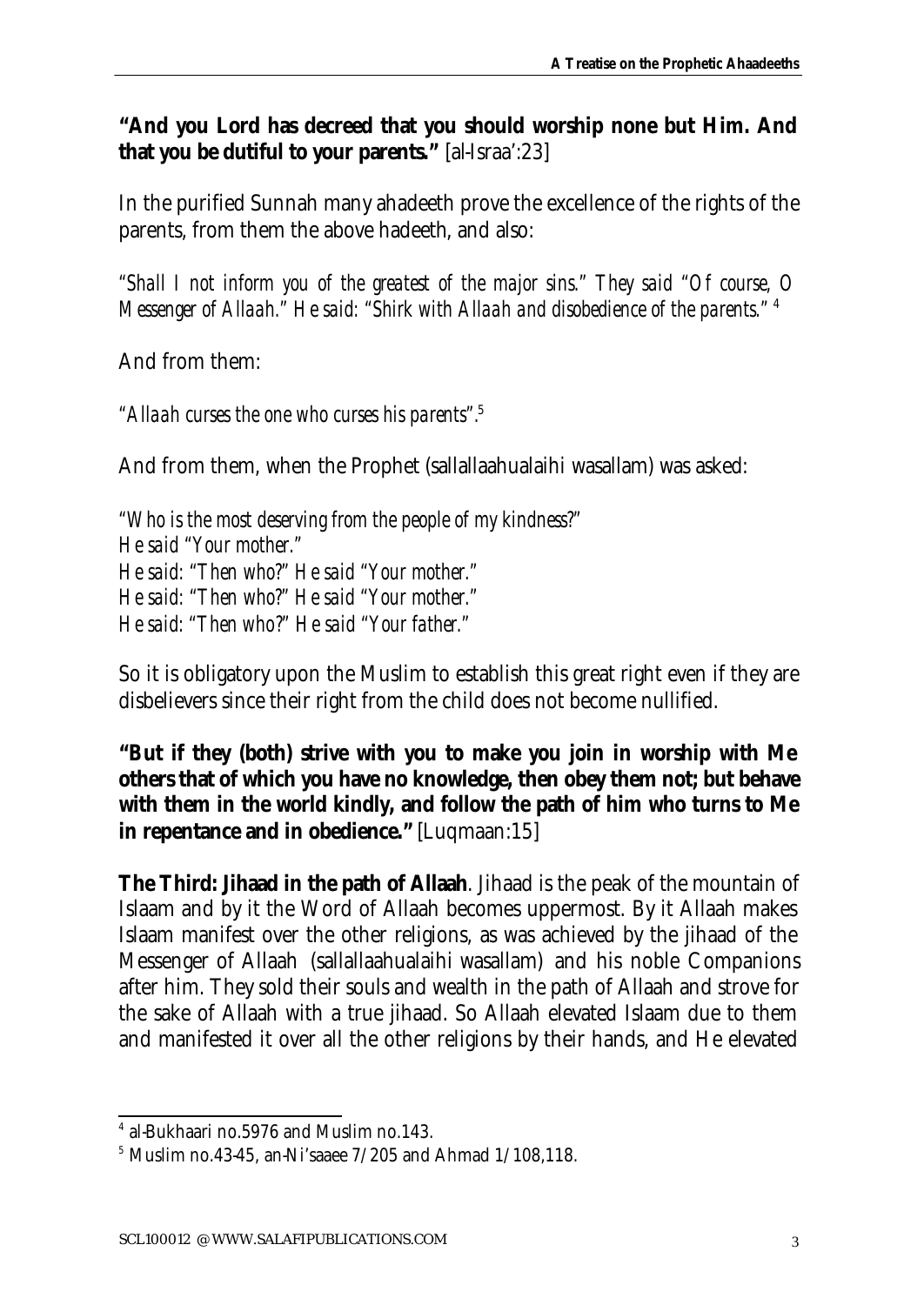them and strengthened them with it and He made them chiefs, masters, scholars and leaders of the dunyaa.

They were true to Allaah in their transaction which took place between them and Him, and it is the saying of the Most High:

**"Verily Allaah has purchased of the believers their lives and their properties; for the price that theirs shall be Paradise. They fight in Allaah's cause, so they kill (others) and are killed. It is a promise in truth which is binding on Him in the Tauraat and the Injeel and the Qur'aan. And who is truer to his covenant than Allaah? Then rejoice in the bargain which you have been concluded. That is the supreme success."** [at-Tawbah:111]

The verses and ahadeeth regarding the status of jihaad and its excellence are many. So let the Muslims refer to them and let them comprehend that there is no honour for them, and no happiness in the dunyaa and the Hereafter except by adhering to the deen and jihaad in the path of Allaah.

And they were not subjected to humiliation, disgrace and mastery by the nations of disbelief who were conquerors over them, except due to their negligence of their deen and their abandonment of jihaad in the path of Allaah.

So it is obligatory that they resume a new life by returning to Allaah and jihaad in His path just as the Messenger of Allaah (sallallaahualaihi wasallam) said:

*"When you take part in 'eenah transactions and become satisfied with cultivation, and you pursue the tails of cows and you abandon jihaad in the path of Allaah, Allaah will send humiliation upon you and He will not remove it until you return to your deen".*<sup>6</sup>

### **The Benefits of the Hadeeth**

- 1) Affirmation of the attribute of Love for Allaah, in a manner which befits His Majesty.
- 2) Prayer at its earliest time is from the most excellent of the deeds and the most beloved of them to Allaah.

 6 Abu Dawood no.3462, Ahmad 2/64 and al-Baihaqee in as-Sunan al-Kubraa 5/316.